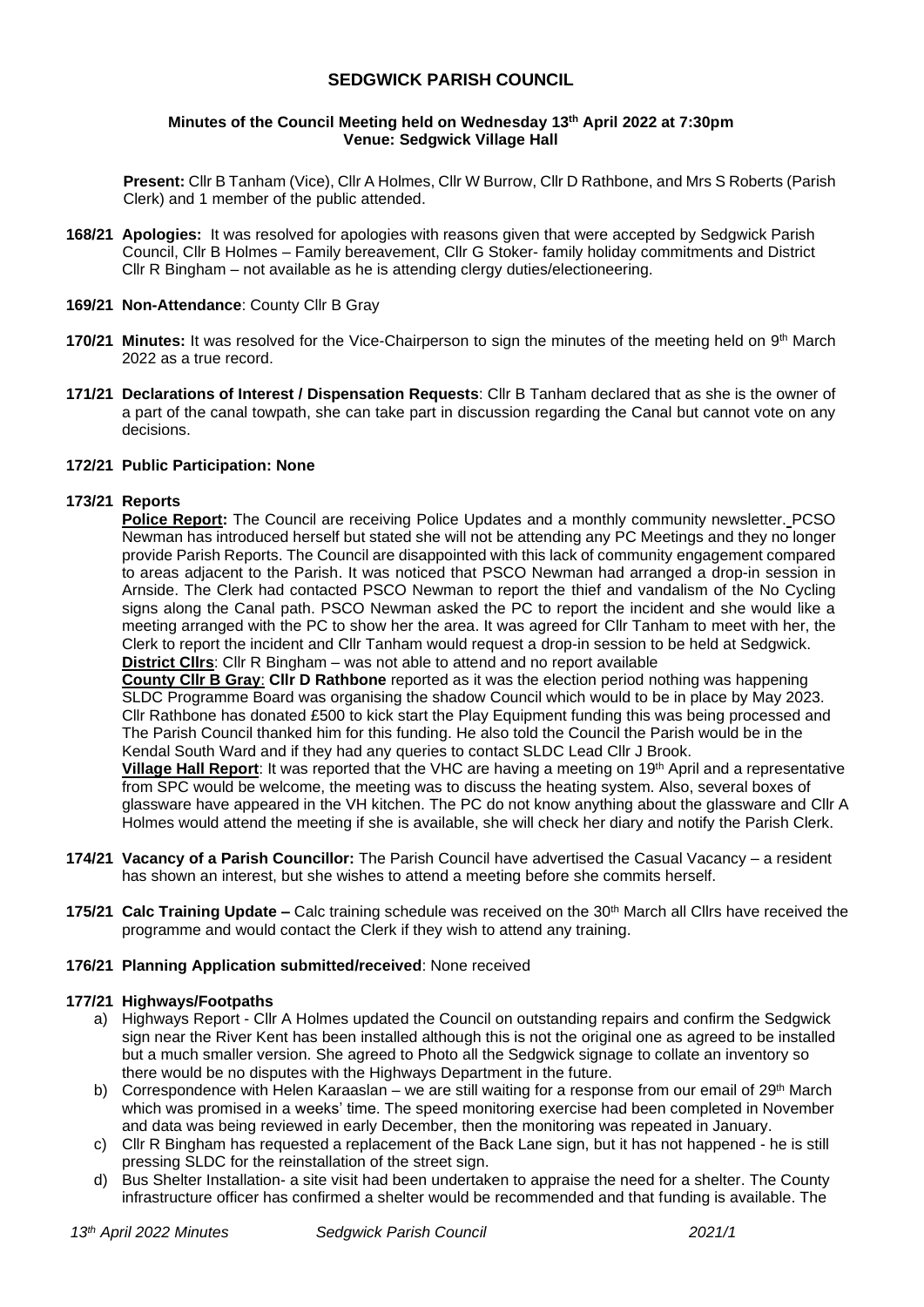contractor has been approached and is not available to undertake this project. It was agreed to contact three other building contractors to provide quotes. It was also raised that the size agreed was small that the average bus shelter so it was agreed to liaise with SLDC to find out if it could be agreed to be the average size shelter. Cllr B Tanham requested the Clerk to send her the information details so she could raise this with Linda Hardy at SLDC.

- e) Grass Cutting for 2022: It was agreed to accept the current contractors who's cost to the PC would remain the same as 2021. The Clerk agreed to contact the contractors to ask them not to add crass cuttings on the old heap but start a new pile in the empty space at the side.
- f) Cllr G Stoker has received good feed back about the canal information sign which has been placed by the Aqueduct and it was agreed a photo of it would be added to the website.

## **178/21 Canal Wildlife Area Report**

- a) Monthly report by Cllr B Tanham reported spring had sprung the bulbs looked great. She thought the brownies have had an egg trail and it looked good. Sadly, the problem of dog poo & poo bags was evident. The path had been waterlogged but had dried out today.
- b) Vandalism of No Cycling signs- reported to the police- discussed in item (5) police reports. Cllr G Stoker was unsure of where to put the new signage so it was agreed to meet early at the next meeting and do a short canal walk so the signage could be installed.
- c) Usage remains high and is expected to be well used over the easter break.
- d) Restocking of the woodland in line with the felling license was undertaken by the contractor and completed to the Councils satisfaction.
- e) LCRP Interpretation Installation of iron sculptures/way markers at Sedgwick Aqueduct An application has been made to closure the footpath for a period to allow this work to be carried out.
- f) SLDC had notified the PC of a footpath closure which would coincide when the installation of the iron sculptures were approved by the planning department, and a date set for installation. The licence is now valid for two years.

# **179/21 Playground /Millennium Field**

- a) Monthly Safety Report- by Cllr Stoker reported he had checked the field, the safety checks fine other than the replacement stumps which will be installed soon, all the Covid signage and hand gel has been removed. The bins have been emptied; the entrance gate Cllr Stoker has repaired, and the compost heap tided.
- b) Equipment replacement update costings report by Cllr B Holmes was discussed until more funding was raised a commitment to which equipment was not agreed. Cllr Burrow was liaise with asda community funding and had further ideas to raise funds and then look for match funding Cllr Stoker has indicated his preference is the freestyle plus or the juke box plus from Playdale at a cost of £21k.
- c) Safeguarding Policy was discussed and points agreed to be added on next month's agenda with training and policy approval

## **180/21 Website/social media:** The Parish Clerk reported that the website has been updated and was well used

## **181/21 Finance**

- a) The bank statements were received Bank Balance as of  $30<sup>th</sup>$  March Current £4,879.98
- b) To receive £ 500 SLDC Funding and £535.24 Maintenance funding
- c) Payments Approved: S Roberts /Norton annual fee £64.99, Shell Energy Broadband March £16.98 and April £16.98 and Calc & Nalc annual subscription £151.99
- d) Accounts reported on  $9<sup>th</sup>$  March which cleared the bank account on 30<sup>th</sup> March was approved by Cllr A Holmes
- e) Appoint of PKF Littlejohn for Smaller Authorities Audit Appointment Auditor for 2021/22 Accounts was accepted by all Councillors.
- f) The Accounts have been prepared for internal Audit with the AGAR statement being compiled along with the necessary paperwork, the financial risk & risk assessment was updated and approved by the Council. The Clerk was instructed to liaise with the internal accountant so the accounts could be completed for approval at Mays meeting.
- g) Vat to claim from January 2021- March 2022 £468.81
- h) Zurich Insurance Quote for 2022-23 was discussed and it was agreed for the Parish Clerk to contact BHIB Council Insurance for a quote and ask CALC of a recommendation of Parish Council Insurance. The Clerk would update the Councillors of all information received so a decision for Council insurance would be agreed at the Mays meeting.
- **182/21 Sedgwick Annual Parish Council Meeting 16th March 2022 –** All Councillors agreed it was a successful meeting, the arrangements went to plan. The speaker Johnathan Brook SLDC Leader was excellent and very informative to all who attended the meeting.